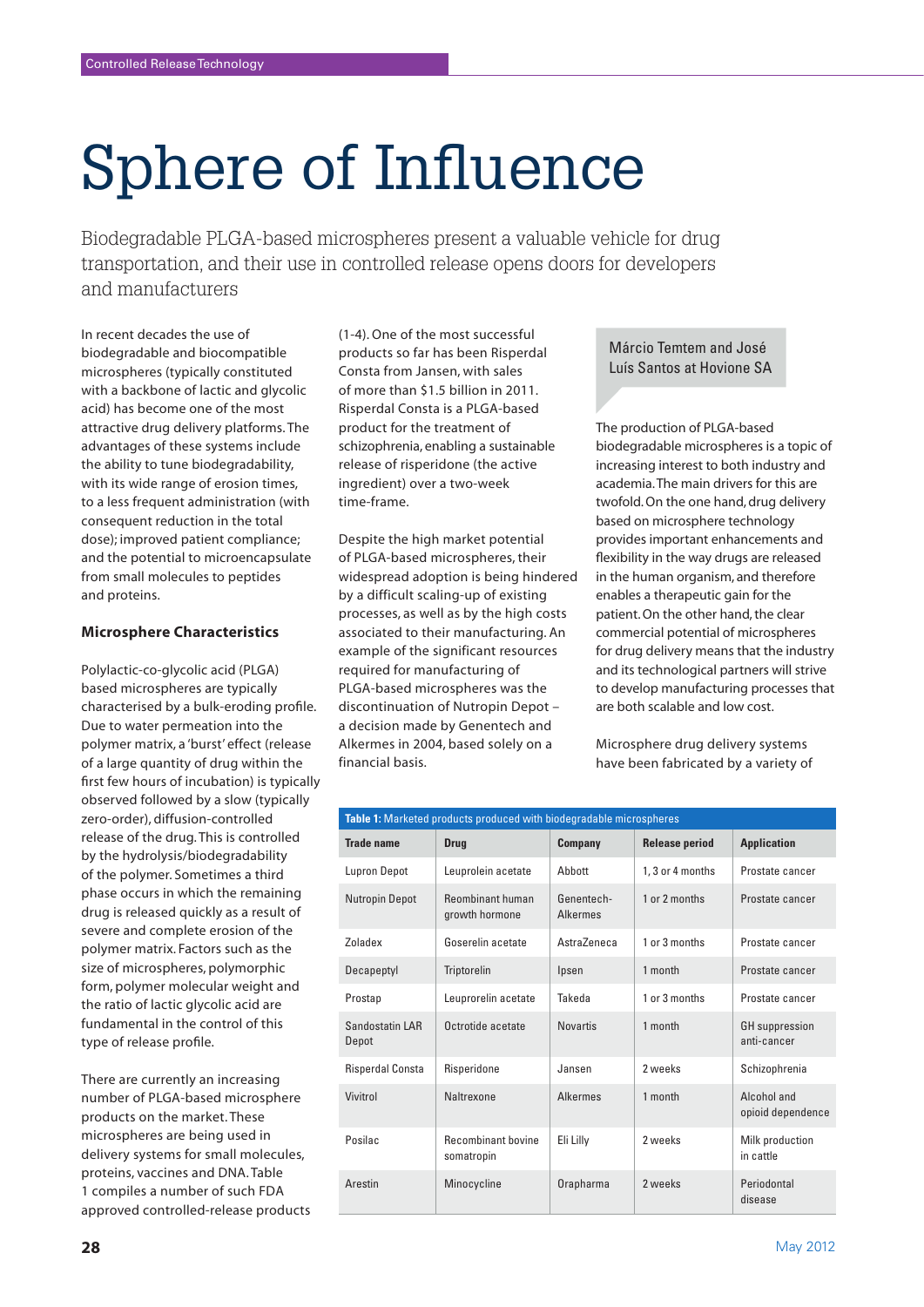

techniques, where those showing the most potential are the preparation of emulsions (a dispersion of one phase in the other, in which it is immiscible) and spraying methods. A number of classes of emulsion may be distinguished, namely oil-in-water (o/w), water-inoil (w/o), oil-in-oil (o/o) or complex systems, such as multiple emulsions (or double emulsions) – for example, water-oil-water (w/o/w) or oil-water-oil (o/w/o) emulsions.

Several procedures may be applied for emulsion preparation, ranging from simple stirrers (low to medium energy) or high-speed mixers, static mixers, high pressure homogenisers, microfluidisers, or ultrasound generators. These

**Figure 2:** Emulsion based technologies: **a)** stirred reactor **b)** membrane emulsification process examples

**a)** Drug and polymer

Drug and polymer

methods all rely on a strong shear to disperse one phase into the other. Another method is membrane emulsification, where emulsion production relies mostly on surface tension forces rather than on shear. In all emulsification methods the presence of a third component – a surfactant – is typically necessary to address the long-term stability of the resulting emulsion droplets.

The simplest applied technique to produce emulsions is the so-called 'stirred reactor method', in which droplet formation is caused by mechanical stirring, usually by using a propeller. As the speed of the motor is increased, the size of the dispersed

**b)** Continuous phase

Drug and polymer

droplets decreases as a result of the high shear induced by the propeller. A major advantage of this method is that it does not require particularly cost-intensive equipment. However, scale-up is not straightforward (in particular, due to the importance of the volume:surface ratio) and the particle size distribution is often relatively broad (4). To address scalability issues, static mixers and homogenisers have been used with success; nevertheless, they present other drawbacks, including high mechanical stress due to fluctuating forces in the flow field and poor batchto-batch reproducibility (5).

Membrane emulsification is a relatively new technology (the first reference in literature appeared in 1991), which allows for the production of emulsion droplets with fine-tuned properties through a rigorous control over process conditions (6). Membrane emulsification has important advantages over traditional emulsification methods (stirring apparatus, rotor-stator systems and high-pressure homogenisers), namely its potentially lower energy demand, the better control of droplet size (typically in the range between 0.5µm and 100µm) and droplet size distribution, and the lower shear stress that is needed (typically lower than 20 Pa) (7).

On a typical membrane emulsification process, the dispersed phase is pressed and forced to permeate through a porous membrane into a continuous phase where fine droplets are formed at the membrane/continuous phase

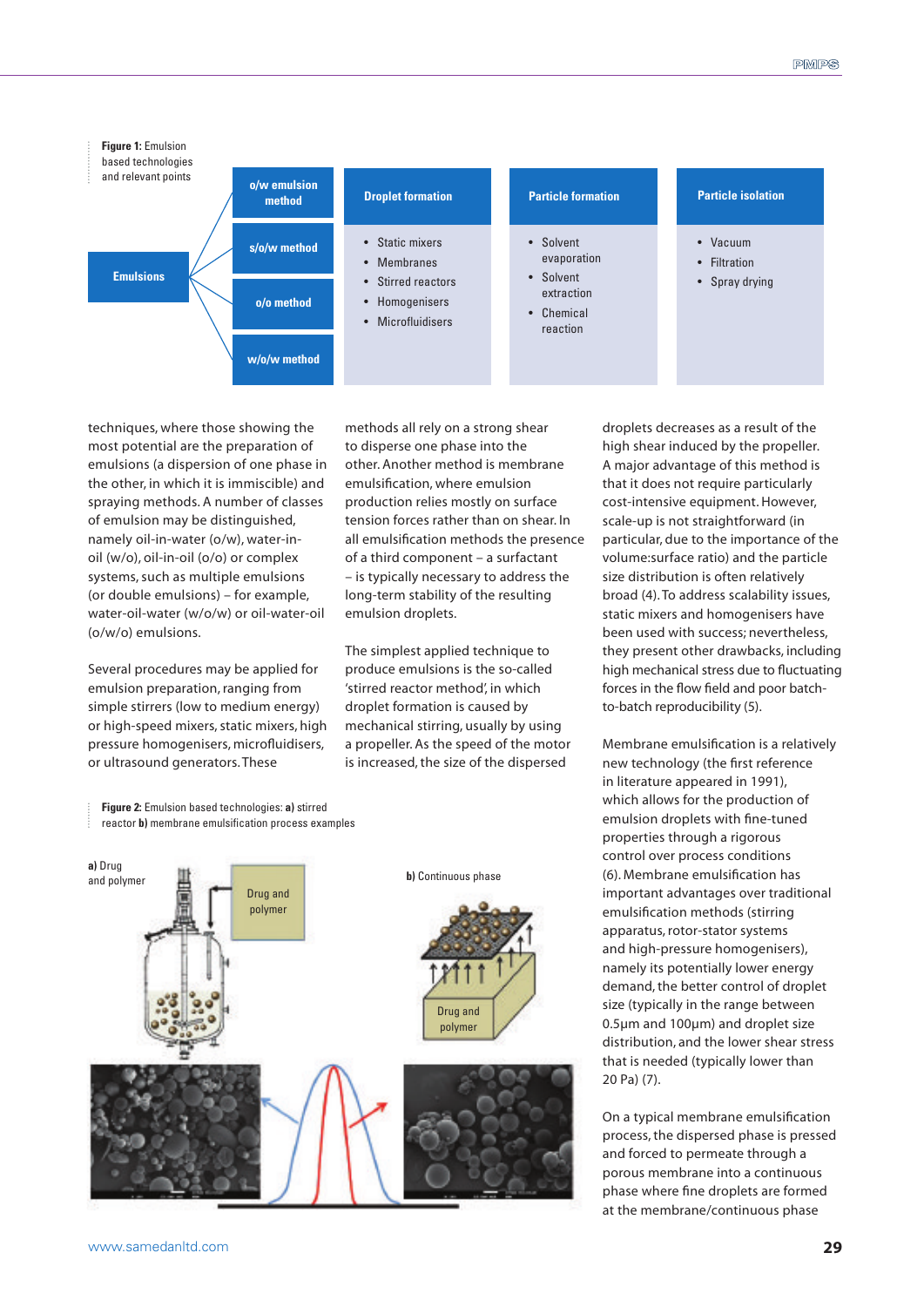**Figure 3:** Crystallisation control impact on the morphology/polymorphs of the PLGA microspheres loaded with 40 per cent API. Left image: particle formation induced by solvent evaporation; Right image: particle formation induced by solvent extraction



interface. An important aspect is that the choice of membrane material and porous structure has a decisive impact in the droplet size and droplet size distribution, in contrast with conventional methods in which emulsification is mainly assured by turbulent droplet break-up effects. In order to ensure a regular droplet detachment from the pores, shear stress is generated at the membrane/ continuous phase interface by recirculating the continuous phase using a pump. This is achieved by agitation in a stirring vessel or by using vibration systems. The benefits of membrane emulsification are more evident in the production of larger (greater than 20 micrometres) droplets, where low shear rates allow a fine control of the emulsion droplet size and produce a narrow size distribution (8).

Membrane emulsification inherits the features that characterise membrane systems, in particular their easy scalingup and effective control over operating parameters. As a result, there is clear potential for large scale production of emulsions in the pharmaceutical

industry. Figure 2 (see page 29) presents a general scheme with emulsions prepared using two of these technologies (stirred reactor and a membrane emulsification process)

dispersing a liquid phase, such as an organic solvent, into a second immiscible liquid phase (water). In both processes the API can be incorporated into the matrix that is to be dispersed by co-dissolving drug and polymer in a solvent such as methylene chloride or ethyl acetate.

promoted by solvent evaporation; in other words, after emulsion formation the organic solvent diffuses and partitions to the aqueous phase, and evaporates to the headspace, thereby leading to the formation of microspheres. As an alternative, the result can be achieved through solvent extraction/removal using a quench liquid such as water or other organic solvent. The solvent removal kinetic is fundamental in the control of particle size, morphology and polymorphic form. An example is shown in Figure 3, where particles/materials with the same API loading, polymer grade, solvents concentration/ratio and emulsification process were submitted both to a fast and to a slow removal

Alongside droplet formation stage in the emulsification process, particle formation is also critical to determine the microsphere properties, including release profile and stability of the API

Alongside droplet formation stage in the emulsification process, particle formation is also critical to determine the microsphere properties, including release profile and stability of the API. Particle formation is generally

of the organic phase, resulting in different polymorphic forms, different morphologies and, consequently, different release profiles. After particle formation, the microspheres are typically filtered,